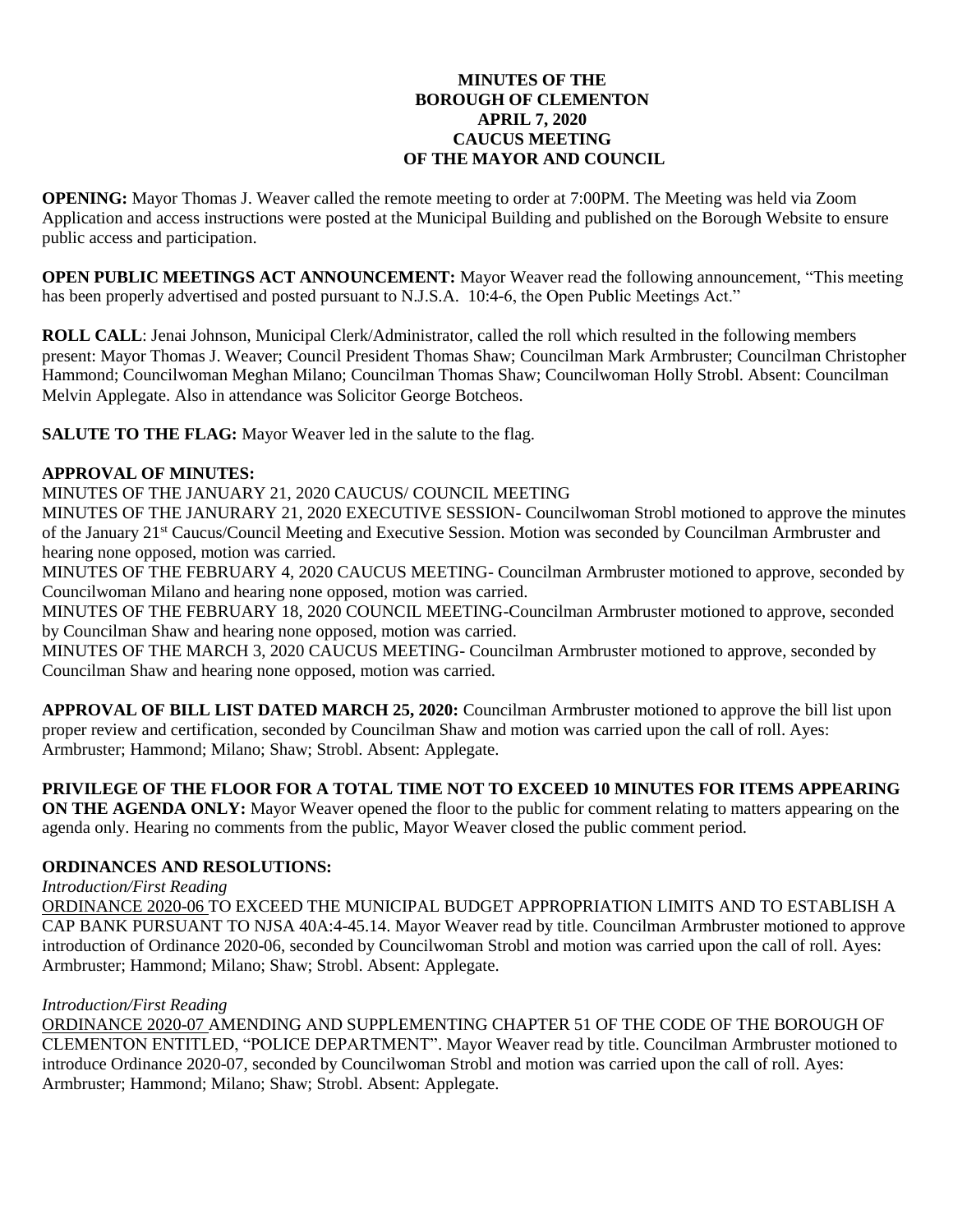#### *Introduction/First Reading*

ORDINANCE 2020-08 AMENDING AND SUPPLEMENTING CHAPTER 168 OF THE CODE OF THE BOROUGH OF CLEMENTON ENTITLED, "LICENSES AND PERMITS". Mayor Weaver read by title. Councilman Armbruster motioned to introduce Ordinance 2020-08, seconded by Councilwoman Milano and motion was carried upon the call of roll. Ayes: Armbruster; Hammond; Milano; Shaw; Strobl. Absent: Applegate.

## *Introduction/First Reading*

ORDINANCE 2020-09 AMENDING AND SUPPLEMENTING CHAPTER 298 OF THE CODE OF THE BOROUGH OF CLEMENTON ENTITLED, "ZONING". Mayor Weaver read by title. Councilman Armbruster motioned to approve on first reading, seconded by Councilwoman Milano and motion was carried upon the call of roll. Ayes: Armbruster; Hammond; Milano; Shaw; Strobl. Absent: Applegate.

RESOLUTION R20-69 APPROVING PARTICIPATION WITH THE STATE OF NEW JERSEY FEDERAL GRANT PROGRAM ADMINISTERED BY THE DIVISION OF CRIMINAL JUSTICE, DEPARTMENT OF LAW AND PUBLIC SAFETY FOR YEAR 2020. Mayor Weaver read by title. Councilwoman Milano motioned to approve, seconded by Councilman Armbruster and motion was carried upon the call of roll. Ayes; Armbruster; Hammond; Milano; Shaw; Strobl. Absent: Applegate.

RESOLUTION R20-70 AUTHORIZING REFUND OF FEES FOR CERTAIN PROPERTIES IN THE BOROUGH OF CLEMENTON. Mayor Weaver read by title. Councilwoman Milano motioned to approve, seconded by Councilman Armbruster and motion was carried upon the call of roll. Ayes: Armbruster; Hammond; Milano; Shaw; Strobl. Absent: Applegate.

RESOLUTION R20-71 AUTHORIZING CHANGE ORDER #1(FINAL) FOR THE BRAND AVENUE CONTRACT IN THE INCREASED AMOUNT OF \$20,024.13. Mayor Weaver read by title. Councilman Armbruster motioned to approve, seconded by Councilwoman Strobl and motion was carried upon the call of roll. Ayes: Armbruster; Hammond; Milano; Shaw; Strobl. Absent: Applegate.

RESOLUTION R20-72 APPROVING PAYMENT APPLICATION #2 FOR BRAND AVENUE PROJECT IN THE AMOUNT OF \$20,943.96. Mayor Weaver read by title. Councilwoman Milano motioned to approve, seconded by Councilman Shaw and motion was carried upon the call of roll. Ayes: Armbruster; Hammond; Milano; Shaw; Strobl. Absent: Applegate.

RESOLUTION R20-73 APPROVING PAYMENT APPLICATION #3 FOR BRAND AVENUE PROJECT IN THE AMOUNT OF \$3,445.45. Mayor Weaver read by title. Councilwoman Milano motioned to approve, seconded by Councilman Armbruster and motion was carried upon the call of roll. Ayes: Armbruster; Hammond; Milano; Shaw; Strobl. Absent: Applegate.

RESOLUTION R20-74 AUTHORIZING SUBMISSION OF 2020 RECREATION FACILITY ENHANCEMENT APPLICATION FOR ALL PURPOSE FIELD AT DANIEL DOUGHERTY SPORTS COMPLEX. Mayor Weaver read by title. Councilman Armbruster motioned to approve, seconded by Councilwoman Strobl and motion was carried upon the call of roll. Ayes: Armbruster; Hammond; Milano; Shaw; Strobl. Absent: Applegate.

RESOLUTION R20-75 AUTHORIZING BACH ASSOCIATES TO PROCEED WITH OPTION #1 OF PROPOSAL FOR DESIGN OF THE NJDOT FY2020 PROJECT. Mayor Weaver read by title. Councilman Armbruster motioned to approve, seconded by Councilwoman Strobl and motion was carried upon the call of roll. Ayes: Armbruster; Hammond; Milano; Shaw; Strobl. Absent: Applegate.